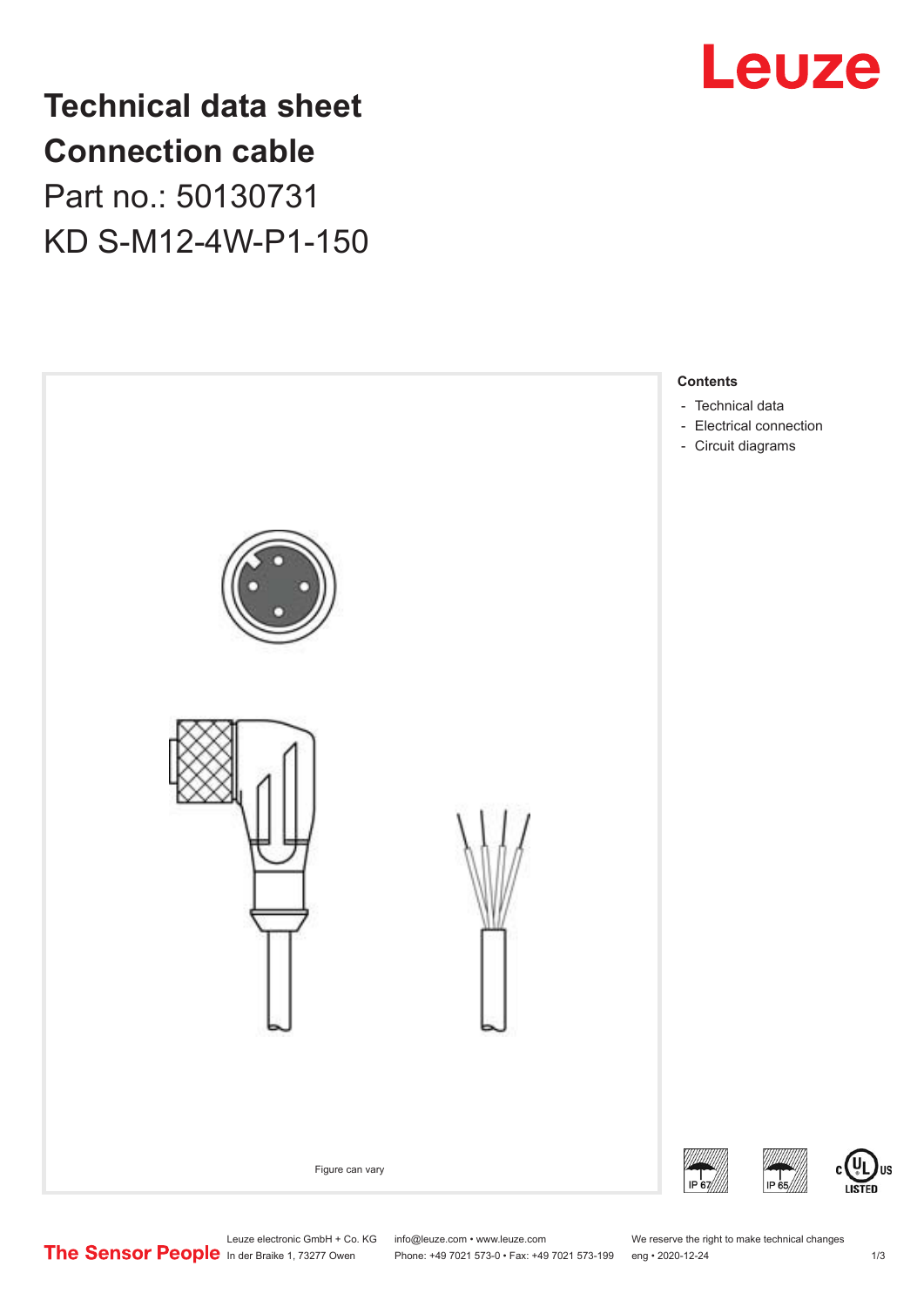## <span id="page-1-0"></span>**Technical data**

### **Electrical data**

**Performance data Operating voltage** Max. 60 V AC/DC

#### **Connection**

| <b>Connection 1</b>                                    |                                                                                                                                                                                                                                |
|--------------------------------------------------------|--------------------------------------------------------------------------------------------------------------------------------------------------------------------------------------------------------------------------------|
| <b>Type of connection</b>                              | Connector                                                                                                                                                                                                                      |
| <b>Thread size</b>                                     | M <sub>12</sub>                                                                                                                                                                                                                |
| <b>Type</b>                                            | Female                                                                                                                                                                                                                         |
| Handle body material                                   | <b>PUR</b>                                                                                                                                                                                                                     |
| No. of pins                                            | 4-pin                                                                                                                                                                                                                          |
| Encoding                                               | hehon-A                                                                                                                                                                                                                        |
| Version                                                | Angled                                                                                                                                                                                                                         |
| Lock                                                   | Screw fitting, nickel-plated diecast zinc,<br>recommended torque 0.6 Nm, self-<br>locking                                                                                                                                      |
| <b>Connection 2</b>                                    |                                                                                                                                                                                                                                |
| <b>Type of connection</b>                              | Open end                                                                                                                                                                                                                       |
|                                                        |                                                                                                                                                                                                                                |
| <b>Cable properties</b><br><b>Number of conductors</b> | 4 Piece(s)                                                                                                                                                                                                                     |
| Wire cross section                                     | $0.34 \, \text{mm}^2$                                                                                                                                                                                                          |
| <b>AWG</b>                                             | 22                                                                                                                                                                                                                             |
| Sheathing color                                        | <b>Black</b>                                                                                                                                                                                                                   |
| <b>Shielded</b>                                        | Yes                                                                                                                                                                                                                            |
| Silicone-free                                          | Yes                                                                                                                                                                                                                            |
| Cable design                                           | Connection cable (open on one end)                                                                                                                                                                                             |
| Cable diameter (external)                              | 5.3 mm                                                                                                                                                                                                                         |
| Cable length                                           | 15,000 mm                                                                                                                                                                                                                      |
| <b>Sheathing material</b>                              | <b>PUR</b>                                                                                                                                                                                                                     |
| Wire insulation                                        | <b>PUR</b>                                                                                                                                                                                                                     |
| <b>Traverse rate</b>                                   | Max. 3.3 m/s with horiz. traverse path of<br>5m and and max, acceleration of 5m/s <sup>2</sup>                                                                                                                                 |
| Suitability for drag chains                            | Yes                                                                                                                                                                                                                            |
| Properties of the outer sheathing                      | Free of CFC, cadmium, silicone, halogen<br>and lead, matt, low-adhesion, abrasion-<br>resistant, easily machine-processable                                                                                                    |
| Resistance of the outer sheathing                      | Hydrolysis and microbe resistant, good<br>oil, gasoline and chemical resistance in<br>accordance with VDE 0472 part 803 test<br>B, flame retardant in accordance with UL<br>1581 VW1 / CSA FT1 / IEC 60332-1.<br>IEC 60332-2-2 |
| <b>Torsion suitability</b>                             | ±30° / m (max. 2 mio. cycles with 35<br>cycles / min)                                                                                                                                                                          |

### **Mechanical data**

| Width across flats                                              | $13 \text{ mm}$          |
|-----------------------------------------------------------------|--------------------------|
| <b>Bending cycles</b>                                           | 5,000,000 Piece(s)       |
| Bending radius, flexible laying, min.                           | Min. 10 x cable diameter |
| Bending radius, stationary laying, min. Min. 5 x cable diameter |                          |
| <b>Environmental data</b>                                       |                          |
| Ambient temperature, operation,<br>flexible use                 | $-2580 °C$               |
| Ambient temperature, operation,<br>stationary use               | $-4080 °C$               |
| <b>Certifications</b>                                           |                          |
| Degree of protection                                            | IP 65                    |
|                                                                 | <b>IP67</b>              |
| <b>Certifications</b>                                           | c UL US                  |
| <b>Classification</b>                                           |                          |
| <b>Customs tariff number</b>                                    | 85444290                 |
| eCl@ss 5.1.4                                                    | 27279201                 |
| eCl@ss 8.0                                                      | 27279218                 |
| eCl@ss 9.0                                                      | 27060311                 |
| eCl@ss 10.0                                                     | 27060311                 |
| eCl@ss 11.0                                                     | 27060311                 |
| <b>ETIM 5.0</b>                                                 | EC001855                 |
| <b>ETIM 6.0</b>                                                 | EC001855                 |
| <b>ETIM 7.0</b>                                                 | EC001855                 |

# **Electrical connection**

### **Connection 1**

| Type of connection   | Connector                                                                             |
|----------------------|---------------------------------------------------------------------------------------|
| <b>Thread size</b>   | M <sub>12</sub>                                                                       |
| <b>Type</b>          | Female                                                                                |
| Handle body material | <b>PUR</b>                                                                            |
| No. of pins          | 4-pin                                                                                 |
| Encoding             | A-coded                                                                               |
| Version              | Angled                                                                                |
| Lock                 | Screw fitting, nickel-plated diecast zinc, recommended<br>torque 0.6 Nm, self-locking |

Leuze

| <b>Customs tariff number</b> | 85444290 |  |
|------------------------------|----------|--|
| eCl@ss 5.1.4                 | 27279201 |  |
| eCl@ss 8.0                   | 27279218 |  |
| eCl@ss 9.0                   | 27060311 |  |
| eCl@ss 10.0                  | 27060311 |  |
| eCl@ss 11.0                  | 27060311 |  |
| <b>ETIM 5.0</b>              | EC001855 |  |
| <b>ETIM 6.0</b>              | EC001855 |  |
| <b>ETIM 7.0</b>              | EC001855 |  |
|                              |          |  |